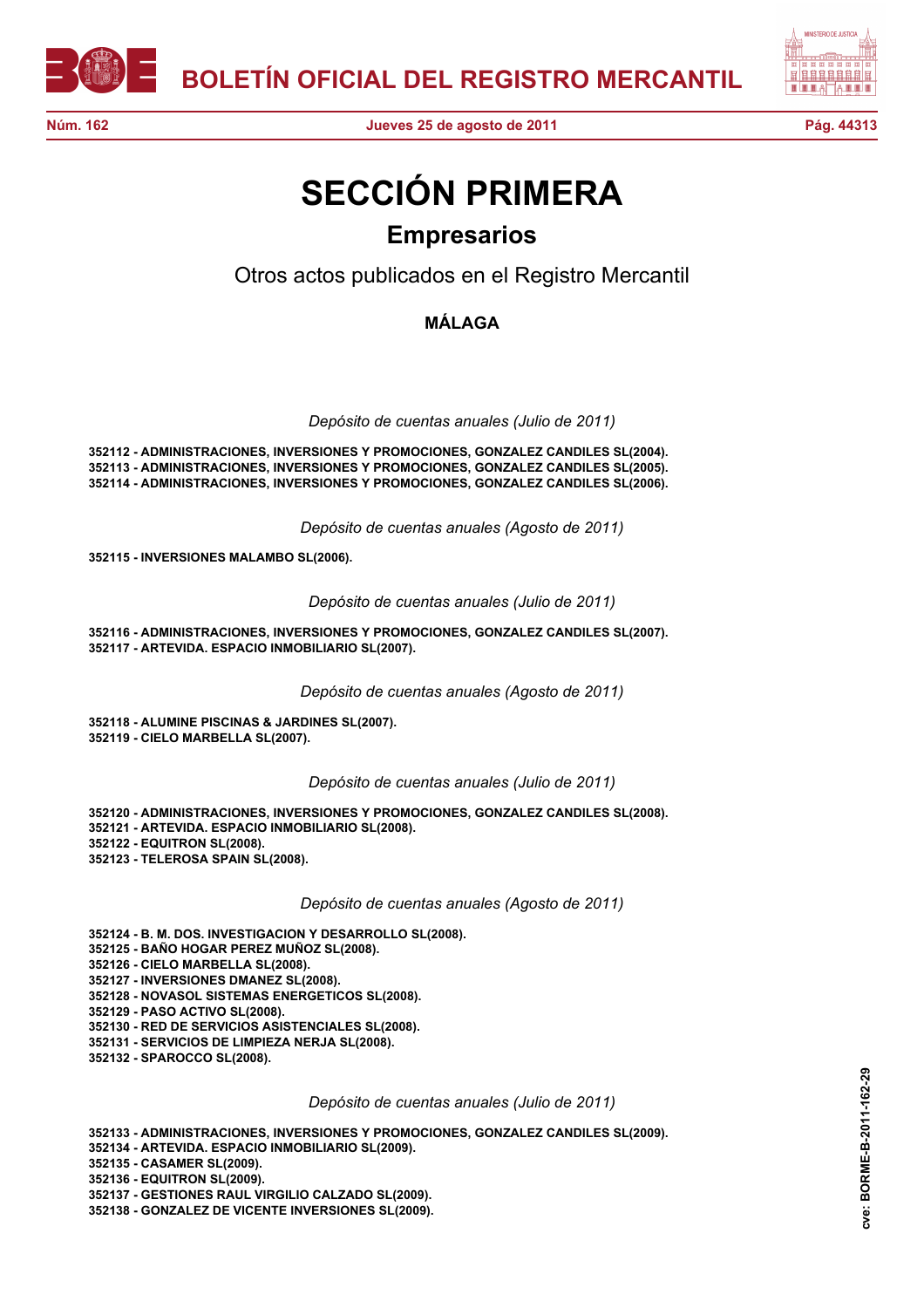**BOLETÍN OFICIAL DEL REGISTRO MERCANTIL**



**352139 - LA HERETILLA SL(2009). 352140 - MONTI JUNIOR SLL(2009). 352141 - MORENO Y TORREGROSA SL(2009). 352142 - PASDIME SL(2009). 352143 - PROMOCIONES MATERNO SL(2009). 352144 - PROVITRES SL(2009).**

**352145 - TELEROSA SPAIN SL(2009).**

*Depósito de cuentas anuales (Agosto de 2011)*

**352146 - ANGEL 1 SL(2009).**

**352147 - B.M. DOS SISTEMAS ANTIHURTO SL(2009).**

**352148 - CARNICAS SURVIC SL(2009).**

**352149 - CENTRO EXPERTO CARROCERO CENTRAL SL(2009).**

- **352150 CIELO MARBELLA SL(2009).**
- **352151 COMMODORE CONTRACTING AND DEVELOPMENT COMPANY SL(2009).**

**352152 - DAMARSA. 3000 SL(2009).**

**352153 - EASY DOUANE SL(2009).**

**352154 - EL PATIO ANDALUZ SL(2009). 352155 - N-25 ROTULOS SL(2009).**

**352156 - NATALIA OLARRA SL(2009).**

**352157 - NOVASOL SISTEMAS ENERGETICOS SL(2009).**

**352158 - PRODUCTOS DE LA COSTA DEL SUR SL(2009).**

**352159 - RED DE SERVICIOS ASISTENCIALES SL(2009).**

**352160 - SANTAROSA DELIVERY SLL(2009).**

**352161 - WORLD PAY SOLUTIONS SL(2009).**

*Depósito de cuentas anuales (Julio de 2011)*

**352162 - ABEDUL ACTIVIDADES SL(2010). 352163 - ACADEMIA ANDALUZA DE ENSEÑANZAS NAUTICAS SL(2010). 352164 - ACADEMIA NENA-SOL SL(2010). 352165 - ACTIVIDADES FINANCIERAS INTEGRALES CREDI-KE SL(2010). 352166 - ACTIVOS ALAN SL(2010). 352167 - ADARI-SUNOPTICS SL(2010). 352168 - ADESPORT SERVICES & CONSULTING SL(2010). 352169 - ADMINISTRACIONES ATALAYA SL(2010). 352170 - ADMINISTRACIONES, INVERSIONES Y PROMOCIONES, GONZALEZ CANDILES SL(2010). 352171 - AGENCIA DE SEGUROS DELTA-TEATINOS SL(2010). 352172 - AGRARIA RUIZ LUQUE SL(2010). 352173 - AGROFER SL(2010). 352174 - AGUA DEL PALO SL(2010). 352175 - AIRPEG S. XXI SL(2010). 352176 - AL-ANDALUS 122 SL(2010). 352177 - ALFAVERDE PRODUCTOS NATURALES SL(2010). 352178 - ALIMENTACION LA CALETA SL(2010). 352179 - ALMACENES CARRETERIA SL(2010). 352180 - ALOHA QUEST SL(2010). 352181 - ALPEM 10 SOCIEDAD LIMITADA CORREDURIA DE SEGUROS(2010). 352182 - ALUGOY SOL SL(2010). 352183 - ALUMACO 1980 SL(2010). 352184 - ALUMACO 2001 SL(2010). 352185 - ALVARADO SPORT SL(2010). 352186 - ANA MARIA GARCIA IBAÑEZ SL(2010). 352187 - ANAJAMA SL(2010). 352188 - ANCORA NOI SL(2010). 352189 - ANPEBA INVERSIONES SL(2010). 352190 - APYCI SA(2010). 352191 - AROCA CONSTRUCCION Y URBANISMO SL(2010). 352192 - ARRENDAMIENTOS FG SL(2010). 352193 - ARTEVALDES SL(2010). 352194 - ARTEVIDA. ESPACIO INMOBILIARIO SL(2010). 352195 - ARUNDAUTO SL(2010).**

**352196 - ASALTO DEL CURA SL(2010).**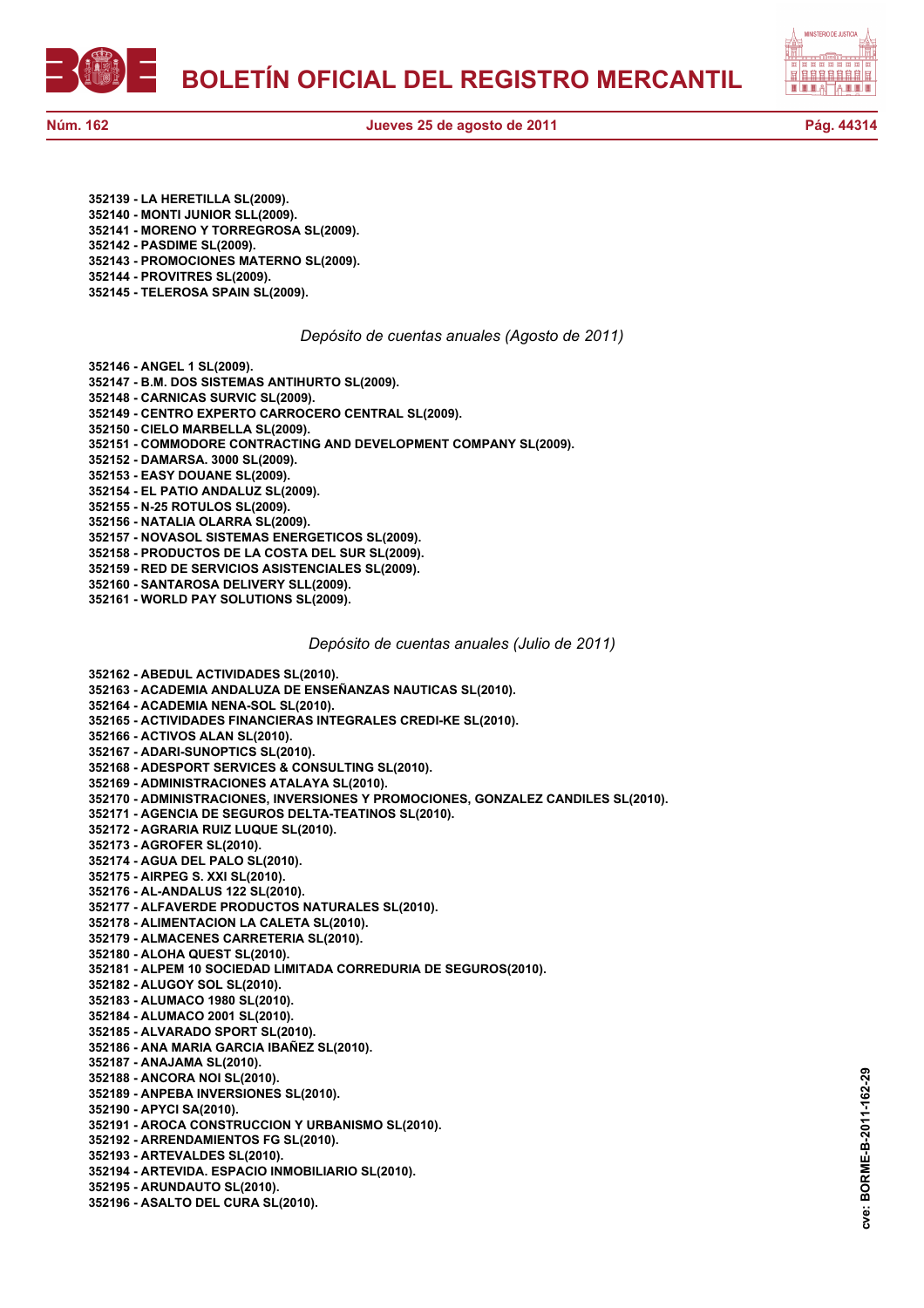



**cve: BORME-B-2011-162-29**

cve:

BORME-B-2011-162-29

**352197 - ASECOR GESTORIA SL(2010). 352198 - ASEFIC INTEGRAL SL(2010). 352199 - ASESORIA CHACON PASTOR SLP(2010). 352200 - ASTABBUNA SL(2010). 352201 - ATHOME AUTOMATIZACION RESIDENCIAL SL(2010). 352202 - AUDICAJA SLP(2010). 352203 - AUTOCARES LAMELA SL(2010). 352204 - AUTODESGUACE AVILES SL(2010). 352205 - AUTOESCUELA LOS MANANTIALES SL(2010). 352206 - AUTOESCUELAS MELOY SL(2010). 352207 - AUTOMATISMOS Y PERSIANAS COSTA DEL SOL SL(2010). 352208 - AUTOMOCION RONDA SL(2010). 352209 - AVANZADA 7 SL(2010). 352210 - AVISBAL DISTRIBUCIONES SL(2010). 352211 - BAN THAI LOLA SL(2010). 352212 - BARCHI'S FACTORY SL(2010). 352213 - BEAGLE & FOX SL(2010). 352214 - BEAL CONSULTORES SL(2010). 352215 - BEBIDAS LA CALETA SL(2010). 352216 - BEJARUCO COMUN SL(2010). 352217 - BENACERAM SL(2010). 352218 - BENALGESTION SL(2010). 352219 - BIM BUM BAM SL(2010). 352220 - BRAVO SPAIN MAC SL(2010). 352221 - BUENPASO FACTORIA DE IDEAS 2. 0 SL(2010). 352222 - BUFETE GABRIELLI & ASOCIADOS SLP(2010). 352223 - C.E.Y.S INFORMATICA Y TELECOMUNICACIONES SL(2010). 352224 - C&F INGENIERIA DE LA EDIFICACION Y PATOLOGIA SL(2010). 352225 - CAFISA INVERSIONES SL(2010). 352226 - CALREYCA SL(2010). 352227 - CAMPTON HOLDINGS SL(2010). 352228 - CANEY BIG SL(2010). 352229 - CAREMAXA SL(2010). 352230 - CARMEN GARCIA CANTON SL(2010). 352231 - CARNICAS AL SAFUA HALAL SL(2010). 352232 - CARPINTERIA METALICA LOS HERMANOS CID SL(2010). 352233 - CASAMER SL(2010). 352234 - CASERCALZADO SL(2010). 352235 - CAYPESOL LATINA SL(2010). 352236 - CENTRO MEDICO CARIHUELA SL(2010). 352237 - CENTRO MEDICO REHABILITACION DOCTORA CONSUELO MARTINEZ SLP(2010). 352238 - CESURMATIC SL(2010). 352239 - CHACON-PASTOR AGENTE DE SEGUROS SL(2010). 352240 - CHANNEL VIT SL(2010). 352241 - CHIPLACEN SL(2010). 352242 - CIGASANAT SL(2010). 352243 - CIRCO ALEMAN BERLIN SL(2010). 352244 - COMERCIO CERTIFICADO DEL AUTOMOVIL SL(2010). 352245 - COMME BIO SL(2010). 352246 - COMODIDAD Y CONFORT DEL CALZADO ALAS SL(2010). 352247 - COMPAÑIA EUROPEA DE DISTRIBUCION DE TELEFONOS Y SUS ACCESORIOS SL(2010). 352248 - CONSORCIO MALAGUEÑO DE LA CONSTRUCCION SL(2010). 352249 - CONSTRUCCIONES LUQUE GODOY SL(2010). 352250 - CONSTRUCCIONES ROFEGO SL(2010). 352251 - CONSTRUCCIONES Y EXCAVACIONES HERMANOS DIAZ CASTILLO SL(2010). 352252 - CONSTRUCCIONES Y OBRAS ALPINO SL(2010). 352253 - CONSTRUCCIONES Y REFORMAS GERGON TORREMOLINOS SL(2010). 352254 - CONSTRUGENSUR SA(2010). 352255 - CONTORVER SL(2010). 352256 - CRIJUFRIO SL(2010). 352257 - CRITICAL INVESTMENTS SL(2010). 352258 - CUEVAS GALVEZ MARTIN SL(2010). 352259 - CUMBRES DEL GOLF SA(2010). 352260 - D'D TELEFONIA SL(2010). 352261 - DECORACIONES L'ILIADA ANDALUCIA SL(2010). 352262 - DEKAFE IMPORT & EXPORT 1979 SL(2010).**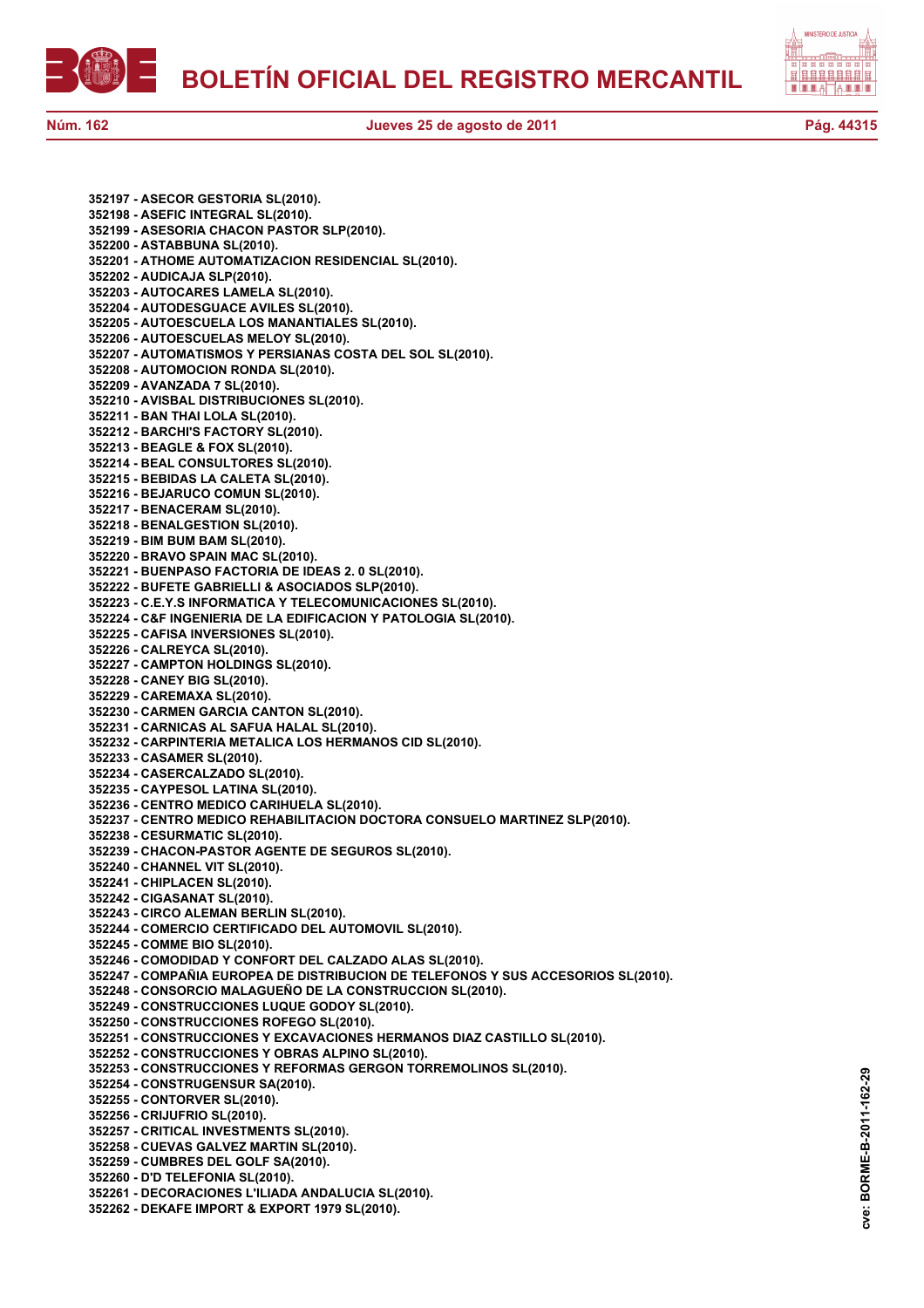



**352263 - DINE WITH STYLE SL(2010). 352264 - DISPAR BONAIRA SL(2010). 352265 - DISTRIBUCIONES ARROYO GOMAR SL(2010). 352266 - DITUIDU SL(2010). 352267 - DOMINGO CORPAS ARQUITECTURA SLP(2010). 352268 - DOUHILL SL(2010). 352269 - ECONOMISTAS, PERITOS JUDICIALES SLP(2010). 352270 - EDIFICIOS 1325 SL(2010). 352271 - ELECTROCASA Y ELECTRONICA SA(2010). 352272 - ELECTROMONTAJES MALVER SL(2010). 352273 - EMBALAJES SELECCION SA(2010). 352274 - EQUITRON SL(2010). 352275 - ESCAYOLAS SIERRABLANCA SL(2010). 352276 - ESODITEL SL(2010). 352277 - ESPAÑA INCOMING INCENTIVES SL(2010). 352278 - ESTEPONA DE HOSTELERIA SL(2010). 352279 - ESTUDIO DE ARQUITECTURA SL(2010). 352280 - ESTUDIO EL MORLACO SL(2010). 352281 - ESTUDIO Y DIRECCION TECNICA SLP(2010). 352282 - EUGENIO LIMA E HIJOS SIGLO XXI SL(2010). 352283 - EUROPAX ALFA SUR SL(2010). 352284 - EXCAVACIONES TORRECILLA SL(2010). 352285 - EXCAVALIDER SL(2010). 352286 - EXCELLENT PEOPLE SL(2010). 352287 - EXPLOTACIONES DE HOSTELERIA INPE SL(2010). 352288 - F. R. M. ASESORES ECONOMISTAS AUDITORES SLP(2010). 352289 - FABLANGUE SL(2010). 352290 - FACTORIA 22 ESTUDIO DE DISEÑO SL(2010). 352291 - FADELPO SL(2010). 352292 - FARMA-QUIMICA SUR SL(2010). 352293 - FASHION PEOPLE SL(2010). 352294 - FASHION PORT SL(2010). 352295 - FAVESPIL SA(2010). 352296 - FAYBER INVERSIONES DEL SUR SL(2010). 352297 - FICANA 5281 SL(2010). 352298 - FIGARES SOLAR SL(2010). 352299 - FIGUEROA Y CONTRERAS SL(2010). 352300 - FINANZAUDI SLP(2010). 352301 - FORMSELL SL(2010). 352302 - FRANCISCO JAVIER NAVAS Y ASOCIADOS SL(2010). 352303 - FRESCO FILM SERVICES SL(2010). 352304 - FRONTON PLAZA PARKING SL(2010). 352305 - GABAUDI CONSULTORES SL(2010). 352306 - GABINETE ASESOR MARIANA MATAS MORENO SL(2010). 352307 - GALERIA BENEDITO SL(2010). 352308 - GARYPLAZ CONSULTORES E INVERSORES SL(2010). 352309 - GAVEPESOL SL(2010). 352310 - GECOL MALAGA SA(2010). 352311 - GENIUSMATIC SL(2010). 352312 - GESITEC PROYECTOS TECNICOS SLP(2010). 352313 - GESTIONES KENDIRI SL(2010). 352314 - GESTIONES YOGARSUR SL(2010). 352315 - GOCRUSA SL(2010). 352316 - GOES SOLUCIONES DE INGENIERIA SL(2010). 352317 - GOLAKGAL SL(2010). 352318 - GONCAR RESTAURACIONES SL(2010). 352319 - GONZALEZ DE VICENTE INVERSIONES SL(2010). 352320 - GRAFICAS SANTA ANA SL(2010). 352321 - GREGARI SL(2010). 352322 - GRUPO GOMEZ FRACTAL STONE SL(2010). 352323 - GRUPO INVERSOR HERCHAMA SL(2010). 352324 - GUSTI SUKRA SL(2010). 352325 - HAFEET SL(2010). 352326 - HARYPA SA(2010). 352327 - HEKER COMPONENTES SL(2010). 352328 - HERMANOS CHICA QUERO SL(2010).**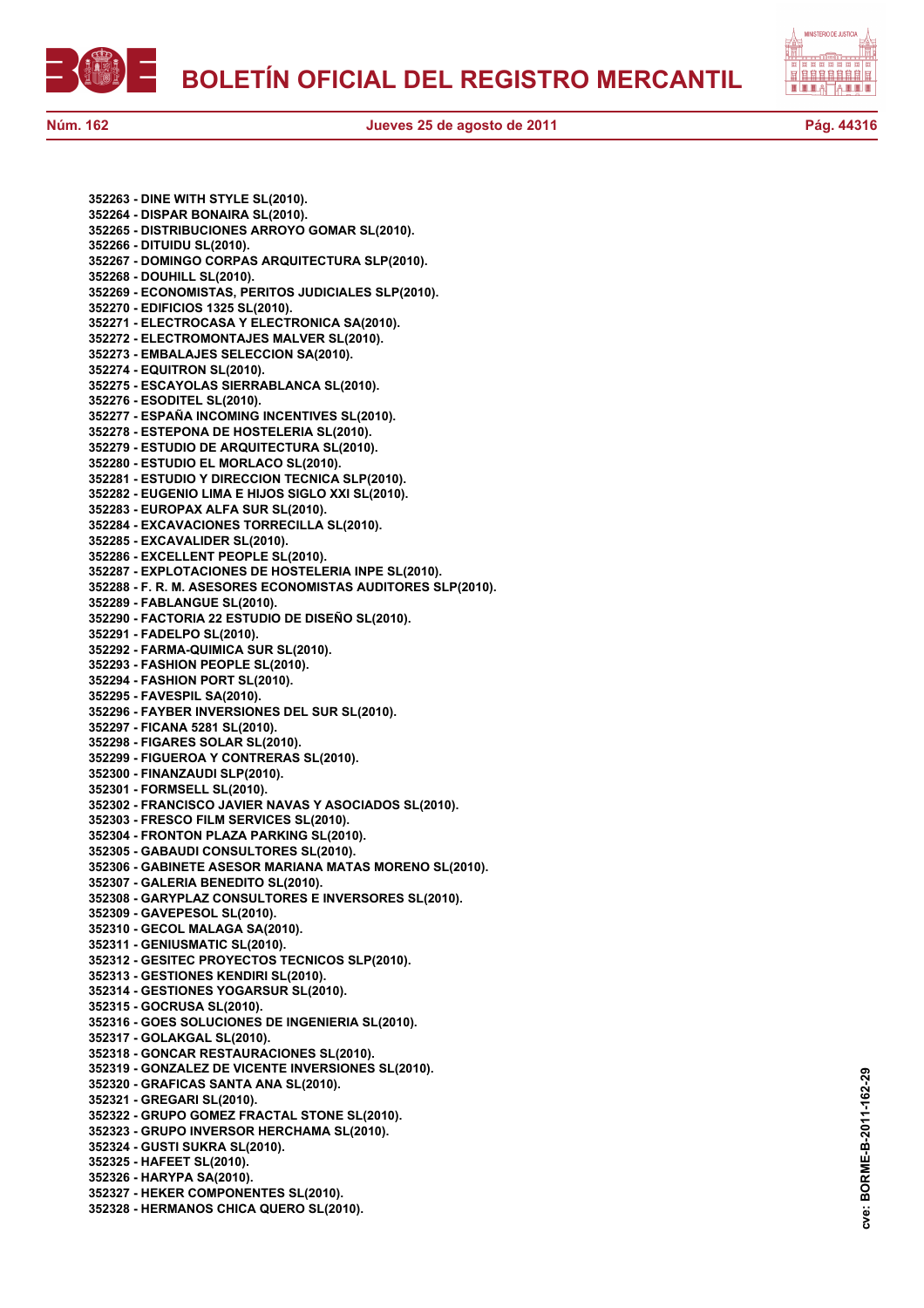



**352329 - HERMANOS PAEZ MERENGUEL SL(2010). 352330 - HORMIGONES IMPRESOS BENALMADENA SL(2010). 352331 - IBRAHIM14 SL(2010). 352332 - IMIJI 1779 SL(2010). 352333 - IMPRESIONA SL(2010). 352334 - INBLANC 1998 SL(2010). 352335 - INDOYCA XXI SL(2010). 352336 - INGENIERIA APLICADA COSTA DEL SOL SL(2010). 352337 - INGENIERIA TECNOAXARQUIA SL(2010). 352338 - INGEVERT 2000 SL(2010). 352339 - INGOMAR-ARRENDAMIENTOS SL(2010). 352340 - INGYFRIO CONSULTING SL(2010). 352341 - INK-PRIME HIGH QUALITY SL(2010). 352342 - INMELCON SL(2010). 352343 - INMOBILIARIA BERNA 6 SL(2010). 352344 - INMOBILIARIA DOMINGO CORPAS SL(2010). 352345 - INSTALACIONES ELECTRICAS ARDILA Y ARJONA SL(2010). 352346 - INSTALACIONES SOLARES SOLMAPU SL(2010). 352347 - INTER COSTA CONSULTING SL(2010). 352348 - INTERPRAUDI AUDITORES Y CONSULTORES SLP(2010). 352349 - INVDIPER SL(2010). 352350 - INVERSINCO SOCIEDAD ANONIMA(2010). 352351 - INVERSIONES ESTEPONA SA(2010). 352352 - INVERSIONES GOMEZ MARTIN SA(2010). 352353 - INVERSIONES GRUDIMER SL(2010). 352354 - INVERSIONES KHOPHIPHI SL(2010). 352355 - INVERSIONES PATRIMONIALES SIERRA NEVADA SL(2010). 352356 - INVERSIONES ROTOMAR SL(2010). 352357 - INVERSORA ALCANI SL(2010). 352358 - INVERSORES REUNIDOS 18.842 SL(2010). 352359 - ISOSOL CONSULTING SL(2010). 352360 - IUROXEN SL(2010). 352361 - IVE-DIMAR SL(2010). 352362 - J. CAMACHO Y C. BAENA SL(2010). 352363 - JADOLE SL(2010). 352364 - JARDINES DE CASABERMEJA SL(2010). 352365 - JARDINES LAS PILAS SL(2010). 352366 - JAVIER CANDELA ARQUITECTURA Y URBANISMO SLP(2010). 352367 - JESUS GOMEZ BONET SL(2010). 352368 - JONI 1779 SL(2010). 352369 - JOSE MARIA Y RAQUEL SL(2010). 352370 - JUAN LUIS HIDALGO PEREZ SL(2010). 352371 - KOALA 28 PROMOCIONES SL(2010). 352372 - LA CAMPANA DE NUEVA ANDALUCIA SL(2010). 352373 - LA LANGOSTA 1779 SL(2010). 352374 - LA PEQUEÑA INGLATERRA SL(2010). 352375 - LABORATORIOS JUCADENT SL(2010). 352376 - LABRATOLDO SL(2010). 352377 - LAIMAR66 SL(2010). 352378 - LAS PARCELAS DEL LUGAR SL(2010). 352379 - LAVANDERIA INDUSTRIAL DIEGO SL(2010). 352380 - LAYMA SALON SL(2010). 352381 - LEMBONGANG SL(2010). 352382 - LOREM PROMOCIONES TORREMOLINOS SL(2010). 352383 - LOS PATIOS DE BEATAS SL(2010). 352384 - LOURDES ALMANZORA SL(2010). 352385 - LUMARCA SL(2010). 352386 - LUNGOTEVERE SL(2010). 352387 - LUXIOCIO SL(2010). 352388 - MADAS-95 SL(2010). 352389 - MAFREYCO SL(2010). 352390 - MALAGA CABLES Y CONEXIONES SL(2010). 352391 - MANUEL GIL QUERO ADMINISTRACIONES SL(2010). 352392 - MANUEL SABORIDO SA(2010). 352393 - MARBELBATHS SL(2010). 352394 - MARISSAL SL(2010).**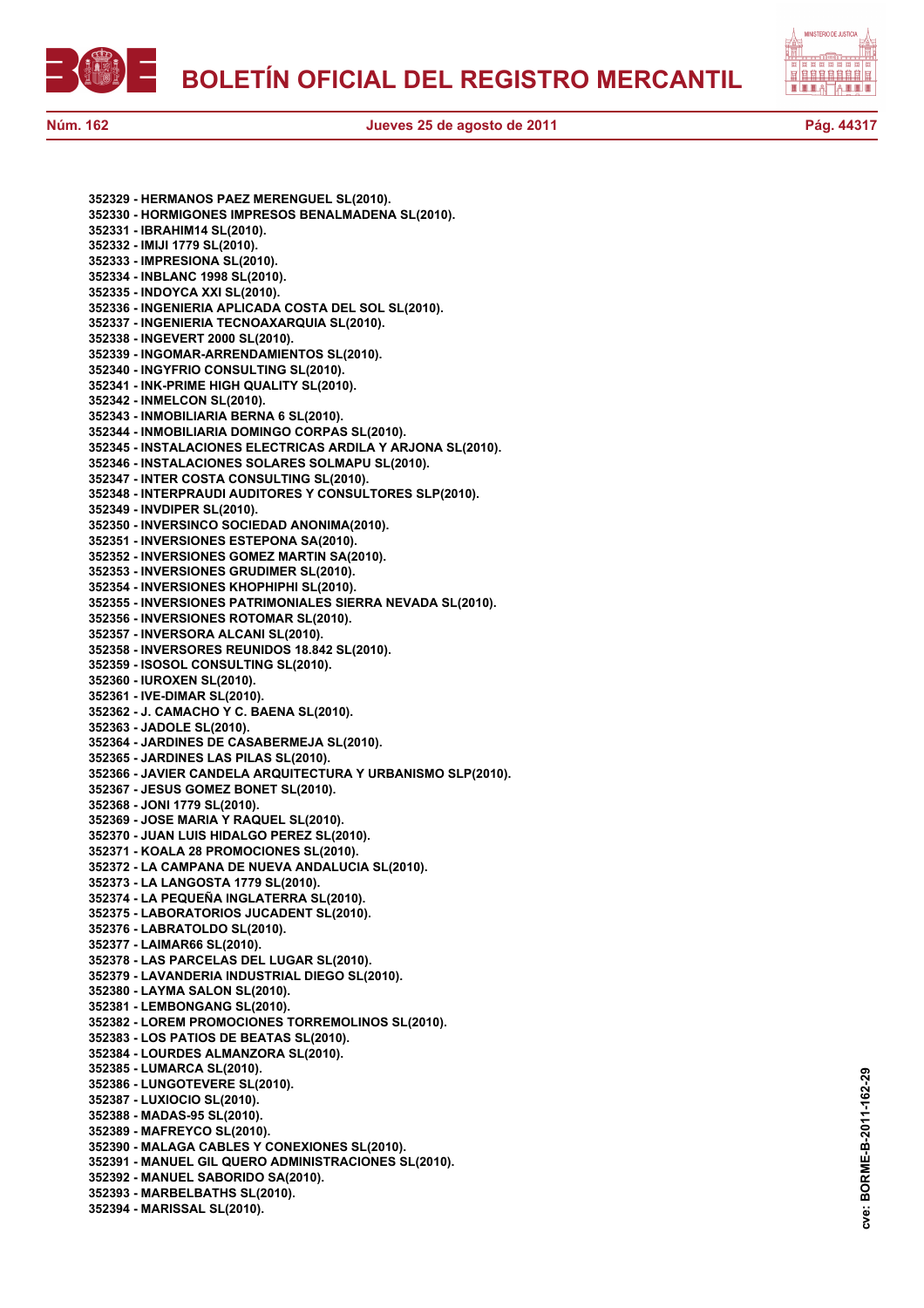



**352395 - MARMOLES Y GRANITOS SOLYMAR SL(2010). 352396 - MARQUINA OFICINA TECNICA DE GESTION DE LA CONSTRUCCION SL(2010). 352397 - MARTIN-OLIVA, GONZALEZ-SANTOS & ASOCIADOS SL(2010). 352398 - MAS INTERESANTE SL(2010). 352399 - MASTER ENGLISH INSTITUTE SL(2010). 352400 - MAX FRIO 96 SL(2010). 352401 - METALURGICA MALAGUEÑA SL(2010). 352402 - MISTER ZAPATO SL(2010). 352403 - MMCL 2010 SL(2010). 352404 - MOLIFER CENTRO ESPECIAL DE EMPLEO SL(2010). 352405 - MONDA INMUEBLES SL(2010). 352406 - MONTERO ALIMENTACION SL(2010). 352407 - MONTI JUNIOR SLL(2010). 352408 - MOPINTSA SL(2010). 352409 - MORENO Y TORREGROSA SL(2010). 352410 - MORENO Y VAQUERO SL(2010). 352411 - MUMAGA 2005 SL(2010). 352412 - MUÑOZ&RUIZ TECNICA 2007 SL(2010). 352413 - NEBERUSS SL(2010). 352414 - NEBIEN SL(2010). 352415 - NOSOTROS 3000 SL(2010). 352416 - NOVEDADES EN CONSTRUCCION Y DECORACION SL(2010). 352417 - NOVO NEXO SL(2010). 352418 - NOVOSITEC SL(2010). 352419 - NU E FASI SL(2010). 352420 - NUVICALZADO SL(2010). 352421 - OBRASOL SL(2010). 352422 - ONDA MALAGA SL(2010). 352423 - OPTICA DIVINA PASTORA SL(2010). 352424 - OR&DERENT SL(2010). 352425 - PAMAGU SL(2010). 352426 - PANADERIA HERMANOS ANDREU SL(2010). 352427 - PENDON & DIAZ INVERSIONES SL(2010). 352428 - PEREZ-LANZAC Y ASOCIADOS SL(2010). 352429 - PERIMETAL SL(2010). 352430 - PHARMACODEX SL(2010). 352431 - PHARMAIDEAS SL(2010). 352432 - PINKDREAMS SL(2010). 352433 - PINTURA INDUSTRIAL NARIXA SL(2010). 352434 - PINTURAS MATA E HIJOS SL(2010). 352435 - PLANZAC SL(2010). 352436 - POSSIBILIA 2005 SL(2010). 352437 - PROAXARQUIA SL(2010). 352438 - PROMOCIONES FRANK & GOMEZ SL(2010). 352439 - PROMOCIONES MATERNO SL(2010). 352440 - PROMOCIONES MOLINILLO 2010 SL(2010). 352441 - PROMOCIONES ROSALBA SL(2010). 352442 - PROSPECCIONES ECA SL(2010). 352443 - PROVITRES SL(2010). 352444 - RADOHILL DENTAL SL(2010). 352445 - RASTROLLO MORALES ASESORES SL(2010). 352446 - RECAMBIOS SIMON SL(2010). 352447 - REFORMADORES MALAGUEÑOS SL(2010). 352448 - REISCH GESTION SL(2010). 352449 - REPUESTOS REFER SL(2010). 352450 - RFC 1945 SL(2010). 352451 - RINCON DE ARTE EN CUADROS SL(2010). 352452 - RINFABERCO SLP(2010). 352453 - RIONSA SL(2010). 352454 - ROBLES DIAZ ARQUITECTOS SLP(2010). 352455 - ROBLES DIAZ ASESORES DE EMPRESAS SL(2010). 352456 - ROJAS & TOMBA SL(2010). 352457 - ROMAN REQUENA, ANGELES 000462364T SLNE(2010). 352458 - ROMERO ACTIVIDADES Y REPRESENTACIONES SL(2010). 352459 - ROYAL BANUS SL(2010). 352460 - RURAL ORIZA SL(2010).**

**cve: BORME-B-2011-162-29** BORME-B-2011-162-29 cve: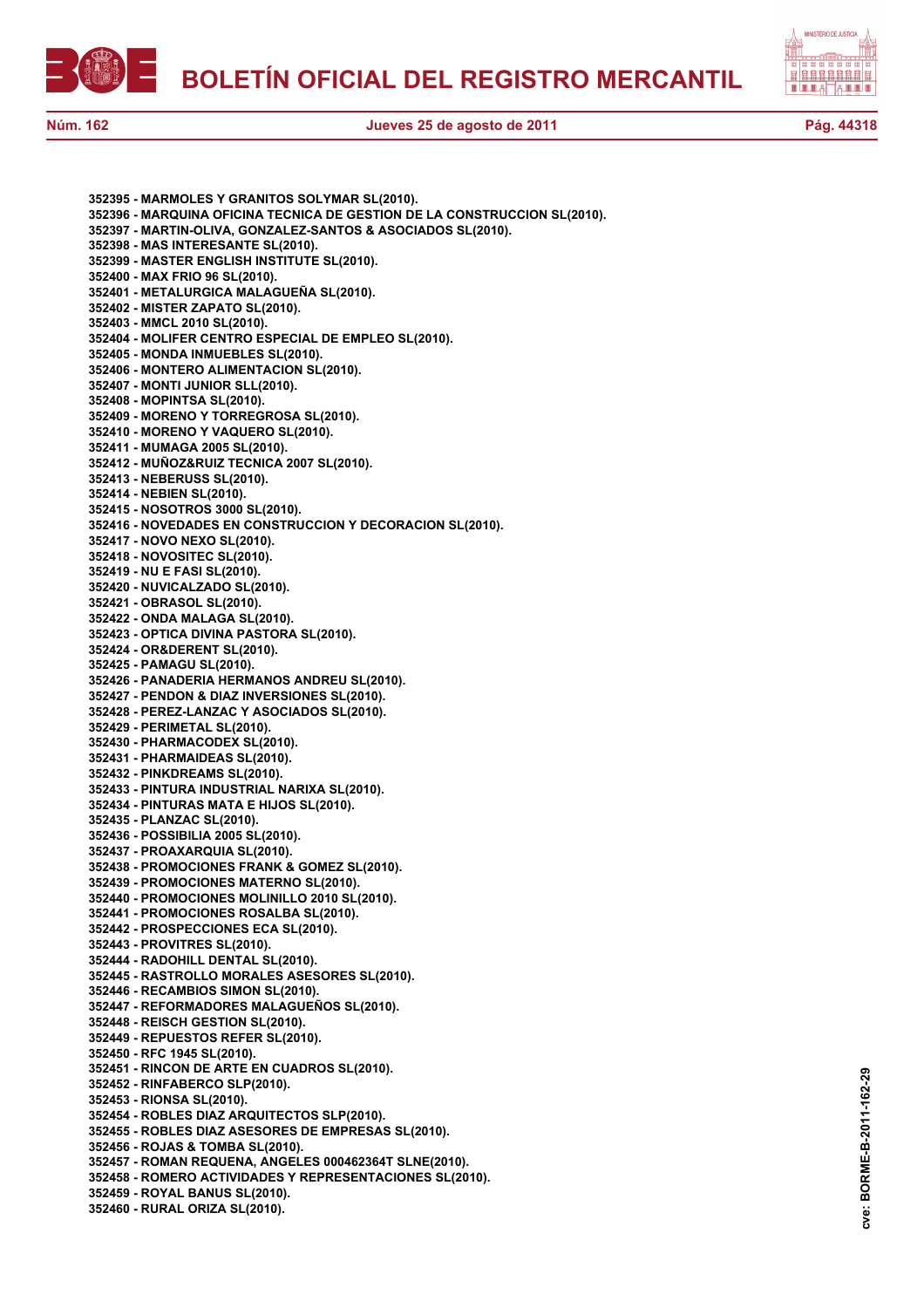

**352461 - RURAL SIERRA Y SOL SL(2010). 352462 - SANFERSUR DOS MIL DOS SL(2010). 352463 - SANTOS ROJAS SLL(2010). 352464 - SAVONLINA SL(2010). 352465 - SCRAYLLON SL(2010). 352466 - SEEKER INVERSIONES SL(2010). 352467 - SELJARRI Y OTROS SL(2010). 352468 - SERVA 88 SL(2010). 352469 - SERVI-AUTO MALAGA SL(2010). 352470 - SERVICIOS FINANCIEROS DE COIROS SL(2010). 352471 - SERVICIOS INMOBILIARIOS GUADALMINA CUATRO SL(2010). 352472 - SERVICIOS Y PRESTACIONES ASISTENCIALES EN REUMATOLOGIA SL(2010). 352473 - SERVICIOS Y SOLUCIONES DE SALUD EVITA SL(2010). 352474 - SERVIFLAS DIGITAL SL(2010). 352475 - SIMA ANDALUCIA SL(2010). 352476 - SINERGICA DIRECCION COMERCIAL SL(2010). 352477 - SISTEMAS DE DESCANSO MORFEO SL(2010). 352478 - SISTEMAS MODULARES GARCES SL(2010). 352479 - SODIMPER MALAGA SL(2010). 352480 - SOLAZA LACHIRI SL(2010). 352481 - SONNIERI SL(2010). 352482 - SPEED PUERTO COMUNICACIONES SL(2010). 352483 - STONEFLY BIG SL(2010). 352484 - SUN YOUNG COSMETICS ESPAÑA SL(2010). 352485 - SURAFIN SL(2010). 352486 - TALLERES CENTROLLETAS SL(2010). 352487 - TALLERES CEUTA SL(2010). 352488 - TALLERES CHACON JIMENEZ SL(2010). 352489 - TALLERES DE ELECTRICIDAD Y BOBINADOS SAN LUIS SL(2010). 352490 - TALLERES GABRIEL LOPEZ SLL(2010). 352491 - TALLERES LAFER SL(2010). 352492 - TANIT ESTILISTAS SL(2010). 352493 - TAURO 1779 SL(2010). 352494 - TECNICAS DOBLE A SL(2010). 352495 - TECSATRONIC MONTAJES Y REPARACIONES SL(2010). 352496 - TELEROSA SPAIN SL(2010). 352497 - TELESAN SL(2010). 352498 - THINK GREEN SA(2010). 352499 - TITAN DESINFECCIONES SL(2010). 352500 - TORRE DEL DUQUE SL(2010). 352501 - TORRE VELERIN SL(2010). 352502 - TORREON ALTO SL(2010). 352503 - TRAINAMOR PROMOCIONES SL(2010). 352504 - TRATORIA OCA LOCA SLL(2010). 352505 - TREBOL CONSULTORES GENERADORES DE CIRCUNSTANCIAS SL(2010). 352506 - TRIGO Y CARRASCO SA(2010). 352507 - UJON 1779 SL(2010). 352508 - UNISERVICIOS FINANCIEROS SL(2010). 352509 - URBANIZADORA EL RANCHO SA(2010). 352510 - URIA ASESORES FINANCIEROS SL(2010). 352511 - URSO CAR IMPORT SL(2010). 352512 - VAEZES SL(2010). 352513 - VALLE DE ARDALES SL(2010). 352514 - VELEZ 2000 SL(2010). 352515 - VIAJES VIVAMAR SL(2010). 352516 - VIDANSE PEREZ SL(2010). 352517 - VINUCA SA(2010). 352518 - WATT, RONALD 000544412Q SLNE(2010). 352519 - WEB TRUST AUDITORES SL(2010). 352520 - WONDERFAMILY SL(2010). 352521 - WULLA DOMUS SL(2010). 352522 - YESOS Y ESCAYOLAS FAJARDO SL(2010). 352523 - ZAÑODOR SL(2010). 352524 - 1973 MAKISOFT SL(2010).**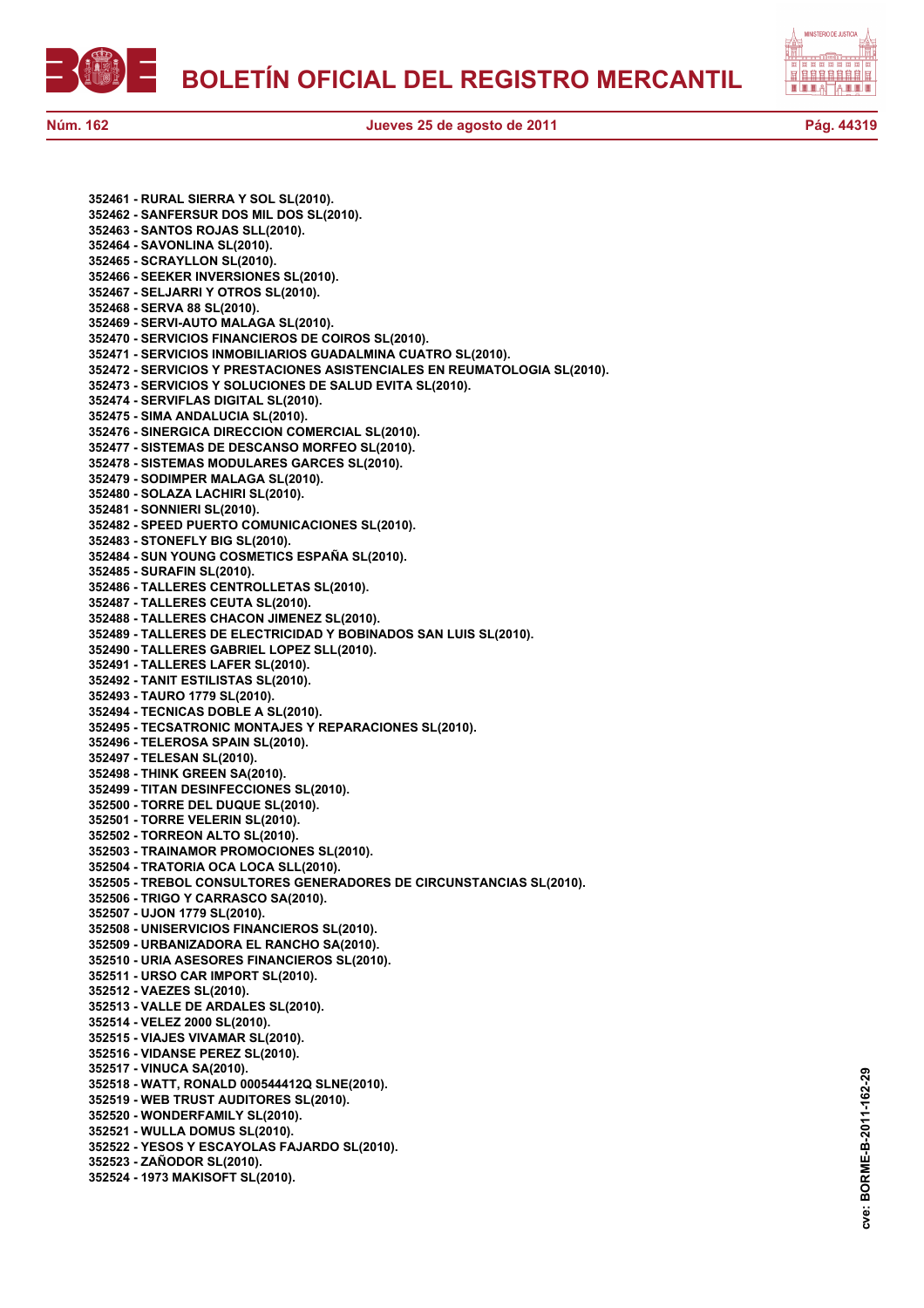



*Depósito de cuentas anuales (Agosto de 2011)*

**352525 - ACACIA PALMS SL(2010). 352526 - ADELFAS SPAIN 2001 SL(2010). 352527 - ADMIRAL JOSE SL(2010). 352528 - AGROGANADERA EL PADRINO SL(2010). 352529 - AGROGANADERA RIOSAL SL(2010). 352530 - AKRON 2010 SL(2010). 352531 - ALANDA HOLIDAYS SL(2010). 352532 - ALANDA RESORTS SL(2010). 352533 - ALBARKOKE SL(2010). 352534 - ALBERICO INVERSIONES SL(2010). 352535 - ALDEA DORADA PATRICIA SL(2010). 352536 - ALFA ANIMAL SL(2010). 352537 - ALHAURIN REAL ESTATE INVESTMENTS SL(2010). 352538 - ALIMENTOS CARNICOS ANDALUCES SL(2010). 352539 - ALLSCHUTZ-ESPAÑA SL(2010). 352540 - ALMAZARA 2001 SL(2010). 352541 - ALMUIN SL(2010). 352542 - ALQUINERJA SL(2010). 352543 - ALTA COCINA MINDARA SL(2010). 352544 - ALUMINIO MEDITERRANEO DEL SUR SL(2010). 352545 - AMEYCO SL(2010). 352546 - ANA ROLDAN SL(2010). 352547 - ANEGADA PALM BEACH SL(2010). 352548 - ANGERT INMO SL(2010). 352549 - ANTONIO GARCIA ATENCIA SL(2010). 352550 - ANTONIO LOPEZ GUERRERO SL(2010). 352551 - ARATISPI PATRIMONIO SL(2010). 352552 - ARMIJO Y JAIME SL(2010). 352553 - AROLMALLA SL(2010). 352554 - ARREBOLA Y RUIZ SLL(2010). 352555 - ARTEISUR ARQUITECTURA SLP(2010). 352556 - ARTEISUR INMOBILIARIA EUROPEA SL(2010). 352557 - ARTEISUR PROMOCIONES DECORACIONES Y GESTIONES SL(2010). 352558 - ARTESAL SL(2010). 352559 - ARTTYCO REAL STATE SL(2010). 352560 - ASESORIA CONSULTORIA MALACITANA SLP(2010). 352561 - ASESORIA JOSE JUAN GARCIA RIVAS SL(2010). 352562 - ASTARTE INFORMATICA SL(2010). 352563 - ATARAZANAS DEL SUR SL(2010). 352564 - ATARAZANAS SIGLO XXI SL(2010). 352565 - ATKIN INTERNATIONAL SA(2010). 352566 - ATLAS EXECUTIVE AIR SA(2010). 352567 - AUBAIN COSTA DEL SOL SL(2010). 352568 - AULA DIRECTA SL(2010). 352569 - AUTO-MECANICAS MUÑOZ SL(2010). 352570 - AUTOS DURAN 2005 SL(2010). 352571 - AUTOSONIDO MALAGA SL(2010). 352572 - AXARQUIA TROPICAL SL(2010). 352573 - AYUDA DOMICILIARIA PROFESIONAL SL(2010). 352574 - AZABACHE CENTRO DE NEGOCIOS SL(2010). 352575 - BARDEN COSTA DEL SOL SL(2010). 352576 - BARNAXERE SL(2010). 352577 - BARODA INVESTMENTS ESPAÑA SL(2010). 352578 - BASAN 98 SL(2010). 352579 - BCM GESTION DE SERVICIOS SL(2010). 352580 - BCM TRABAJO TEMPORAL E.T.T. SL(2010). 352581 - BELLREEF SL(2010). 352582 - BENALNATURA HOSTELERIA Y SERVICIOS SL(2010). 352583 - BERCHES MELGAREJO SL(2010). 352584 - BILINI SL(2010). 352585 - BLUE SAPPHIRE INVESTMENTS ESPAÑA SL(2010). 352586 - BUNBURY ESTATES SL(2010). 352587 - BURGAU RESIDENCIAL SL(2010). 352588 - BUSMAYOR SL(2010).**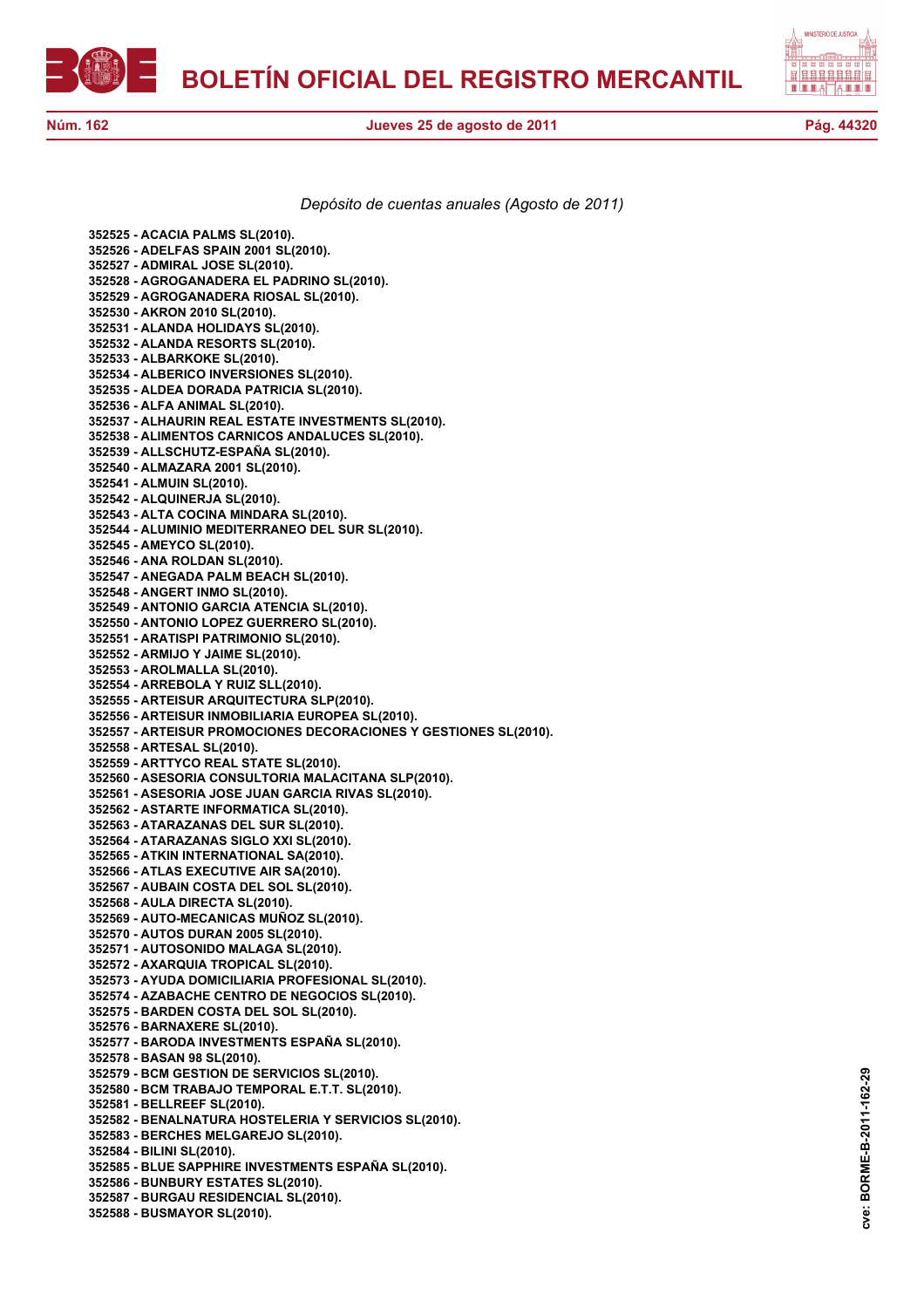**BOLETÍN OFICIAL DEL REGISTRO MERCANTIL**



**352589 - C. Y P. NOBERTO SL(2010). 352590 - CALDERON&VILLEGA SL(2010). 352591 - CALFECAR SL(2010). 352592 - CANARY SWEETNESS SL(2010). 352593 - CAPARROS NERJA SL(2010). 352594 - CARAT INT. SRL(2010). 352595 - CARBALLO RAMIREZ SL(2010). 352596 - CARNICAS ANISAL SL(2010). 352597 - CARPINTERIA CAMPILLOS SL(2010). 352598 - CARRANQUITA SL(2010). 352599 - CASA LOS GIRASOLES SL(2010). 352600 - CASA MANZANA MARBELLA SL(2010). 352601 - CASA ORQUIDEA SL(2010). 352602 - CASAS CRYSTAL WATER SL(2010). 352603 - CASCADE DESIGN SL(2010). 352604 - CASTICAN 2008 SL(2010). 352605 - CASTILLO ALTO SL(2010). 352606 - CENTRO EDUCATIVOS Y FORMATIVOS CENTRO SUR SL(2010). 352607 - CENTRO EXPERTO CARROCERO CENTRAL SL(2010). 352608 - CENTRO MEDICO MARISTAN SL(2010). 352609 - CENTRO OPTICO NERJA SL(2010). 352610 - CENTRO PLAZA SERVICIOS FISCALES SL(2010). 352611 - CENTRO PLAZA SERVICIOS LEGALES SL(2010). 352612 - CEREGA TRADING SL(2010). 352613 - CEROK MARBELLA SL(2010). 352614 - CESSEL 2000 SL(2010). 352615 - CHECCER IMMODIENST SL(2010). 352616 - CIELO MARBELLA SL(2010). 352617 - CLAUDIO TEODORI COLLECTION SL(2010). 352618 - CLYDUM 98 SL(2010). 352619 - CM SERVIEXTER SL(2010). 352620 - COCHES DK 2009 SL(2010). 352621 - COINTELEF MALAGA SL(2010). 352622 - COMARU SL(2010). 352623 - COMERCIAL MONIOTOLDO SL(2010). 352624 - COMERCIMA SL(2010). 352625 - COMMODORE CONTRACTING AND DEVELOPMENT COMPANY SL(2010). 352626 - CONFECCION CAPITEL SL(2010). 352627 - CONSTRUCCIONES FRIGILIANA SL(2010). 352628 - CONSTRUCCIONES Y REFORMAS TRABUCO SLL(2010). 352629 - CORTIJO EL MEDICO SL(2010). 352630 - CORTIJO EL REGISTRADOR SL(2010). 352631 - CORTIJO FUENTE MARCHAL SL(2010). 352632 - COYRI INGENIEROS SL(2010). 352633 - CRADE SA(2010). 352634 - CYBA IMMO SL(2010). 352635 - DAMARSA. 3000 SL(2010). 352636 - DELPASO SOLAR SL(2010). 352637 - DIAUTO MOTOR MALAGA SL(2010). 352638 - DIEGO MARTIN MARIN GALLARDO SL(2010). 352639 - DIEMAX SERVICES SL(2010). 352640 - DISTRIBUCIONES DISNAGAR SL(2010). 352641 - DISTRIBUTION MEDIA SERVICE SPAIN SL(2010). 352642 - DISVERAS SL(2010). 352643 - DOÑA SOFIA CENTRO DE ESTUDIOS SL(2010). 352644 - EAGLE IMPORTS SL(2010). 352645 - EASTON PROPERTIES SL(2010). 352646 - EDIFICACIONES DELANDER SL(2010). 352647 - EL ALBERO FLAMENCO Y COMUNIONES SL(2010). 352648 - EL CORTIJO GOLF AND COUNTRY CLUB SA(2010). 352649 - EL PATIO ANDALUZ SL(2010). 352650 - ELVIRIA PROPERTIES SL(2010). 352651 - EMPRESA CONSTRUCTORA DUBARAN SL(2010). 352652 - EMPRESAS REUNIDAS MARMARA SL(2010). 352653 - ENDERBURY PROPERTIES SL(2010). 352654 - ENERGYSUN APLICACIONES ELECTRICAS SL(2010).**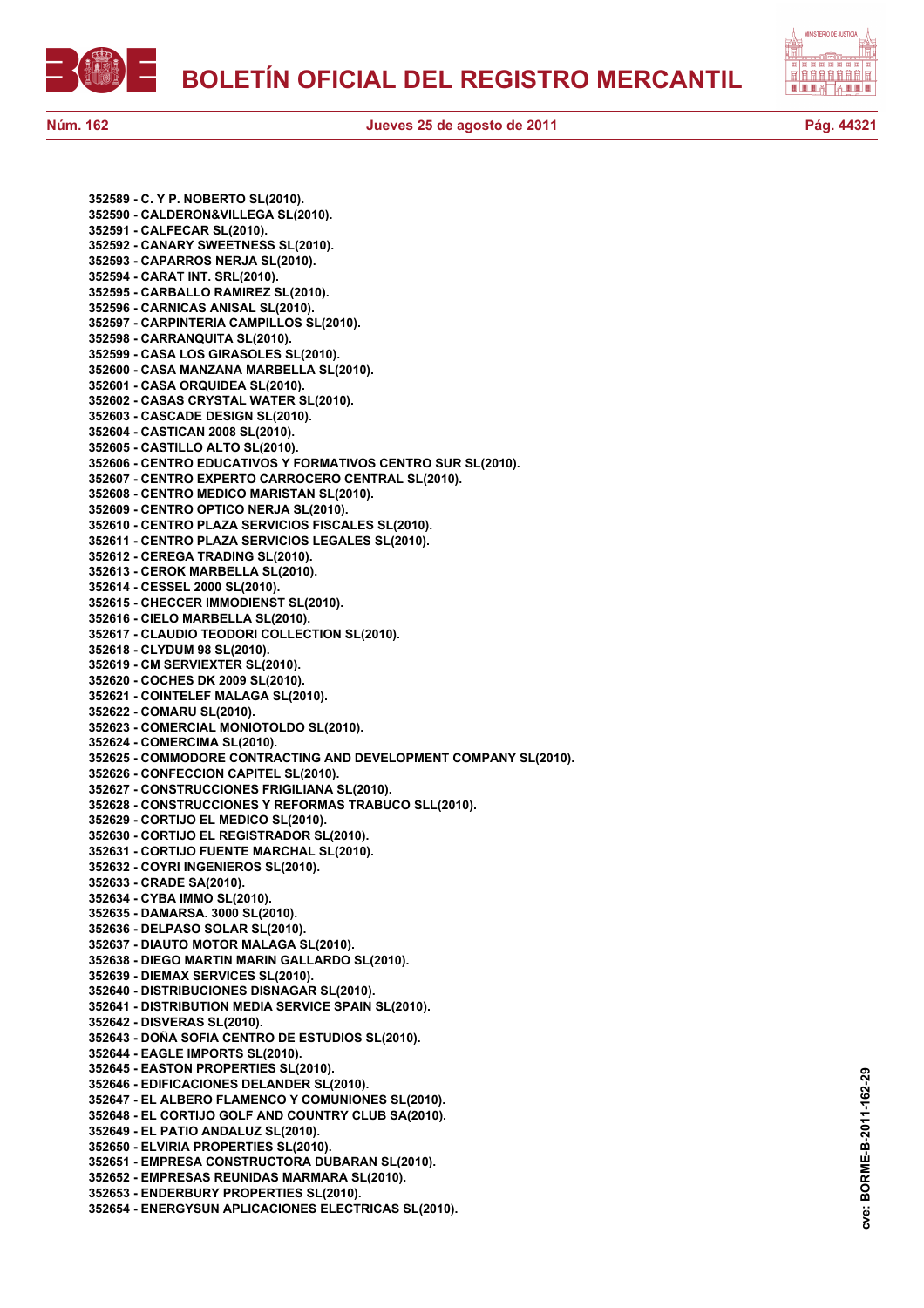**BOLETÍN OFICIAL DEL REGISTRO MERCANTIL**





**Núm. 162 Jueves 25 de agosto de 2011 Pág. 44322**

**352655 - ENPISTA VIAJES SL(2010). 352656 - ENROMU AGRICOLA SL(2010). 352657 - ERGOLUX TIENDAS SL(2010). 352658 - ERNESTO GOMEZ SANCHEZ SL(2010). 352659 - ES-BER E HIJOS SLL(2010). 352660 - ETENOHA SLL(2010). 352661 - EUROCONSULTORIA FORMACION-EMPRESA SL(2010). 352662 - EVERSAT SALMERON SL(2010). 352663 - EXCAVACIONES LOS GUILLERMOS SL(2010). 352664 - EXCAVACIONES SALVATIERRA SL(2010). 352665 - EXOTIC TOUR SL(2010). 352666 - EXPLOTACIONES AGRARIAS LOS GOMELES SL(2010). 352667 - FA.ME.GO. SL(2010). 352668 - FARRUCO 2000 SL(2010). 352669 - FAST GESTION DE RECURSOS SL(2010). 352670 - FERINO 99 SL(2010). 352671 - FERNANDEZ Y BALBUENA SA(2010). 352672 - FERRALLADOS NERJA SL(2010). 352673 - FESACAMP SL(2010). 352674 - FIBERGLASS REPARACIONES SL(2010). 352675 - FRAMADA SL(2010). 352676 - FRANCISCO ATENCIA GARCIA Y OTROS SL(2010). 352677 - FRECSO SL(2010). 352678 - FRIGORIFICOS M. DOMINGUEZ SL(2010). 352679 - FRIO INDUSTRIAL GUERRERO Y REINA SL(2010). 352680 - FRUTAS BALBUENA SL(2010). 352681 - FRUTAS NOBERTO SL(2010). 352682 - FRUTERIA RAMON SL(2010). 352683 - FUENTESOL NERJA SL(2010). 352684 - GARBLE HOLDINGS SL(2010). 352685 - GARCITURRI SL(2010). 352686 - GARLUMA MALAGA SL(2010). 352687 - GASPAR CLAROS SL(2010). 352688 - GEFILEX SL(2010). 352689 - GEISCON FORMACION Y CONSULTORIA SL(2010). 352690 - GESHOGAR INVERSIONES DEL MEDITERRANEO SL(2010). 352691 - GESTIONES E INVERSIONES COSTA DEL SOL SL(2010). 352692 - GESTORIA EUROPA P&H SL(2010). 352693 - GESTORIA MENDEZ SL(2010). 352694 - GEYISA SL(2010). 352695 - GIMNASIO VENUS SL(2010). 352696 - GLENMOY AMENITIES SL(2010). 352697 - GLENMOY SERVICES AND MANAGEMENT SL(2010). 352698 - GOLF AVENUE SL(2010). 352699 - GRAME VICTORIA SL(2010). 352700 - GREENFORD ESTATES SL(2010). 352701 - GREENVIEW PROPERTIES SL(2010). 352702 - GRUPO BCM SERVICIOS AUXILIARES SL(2010). 352703 - GRUPO H. G. ARRAIZA SL(2010). 352704 - GRUPO SOSET'S MALAGA SL(2010). 352705 - GUADALPLAGA SL(2010). 352706 - HABISBEN SERVICES SLL(2010). 352707 - HANMAR CATERING 2.000 SL(2010). 352708 - HERI 1031 SL(2010). 352709 - HESIOD 2000 MARBELLA SL(2010). 352710 - HNOS. ARCE VERA SL(2010). 352711 - HOTEL EL POZO SA(2010). 352712 - HUERTA GALVEZ PROMOCIONES SL(2010). 352713 - IMPULSO CREATIVO PUBLICIDAD SL(2010). 352714 - INDUSTRIA NERJEÑA DEL ALUMINIO SL(2010). 352715 - INKEMI 3 DISTRIBUCIONES SL(2010). 352716 - INMETALSOL SL(2010). 352717 - INNOVACIONES Y DESARROLLOS NERJA SL(2010). 352718 - INSTALACIONES ELECTRICAS MALAGUEÑO E HIJOS SL(2010). 352719 - INTERBROSA SL(2010). 352720 - INVERSIONES BARISAL SL(2010).**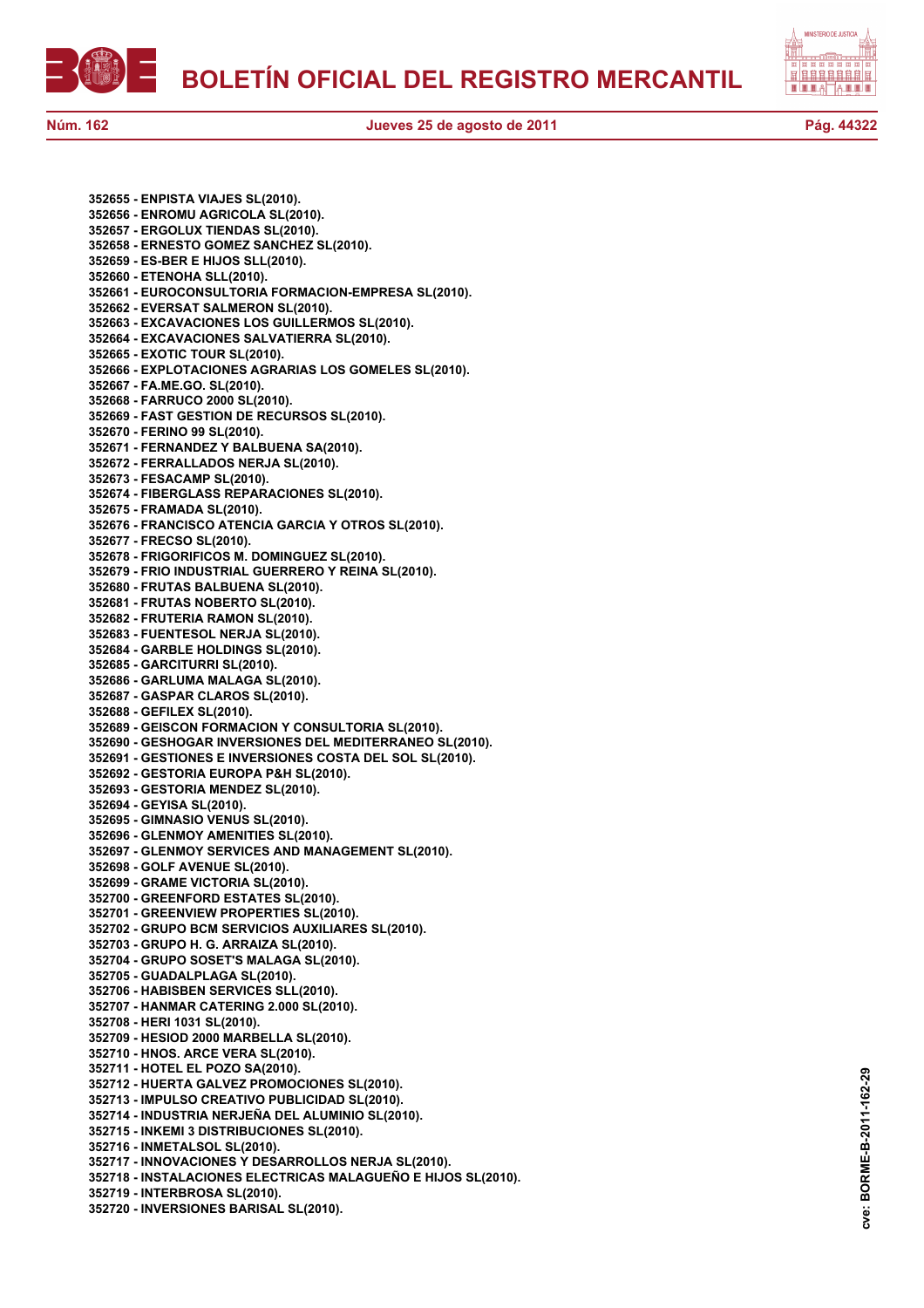

**352721 - INVERSIONES BELUR SL(2010). 352722 - INVERSIONES DORRELL SL(2010). 352723 - INVERSIONES FARPON SL(2010). 352724 - INVERSIONES GOLDEN-PLACE SL(2010). 352725 - INVERSIONES MONTELAGUNA SL(2010). 352726 - INVERSIONES SALISBURY SL(2010). 352727 - INVERSIONES TORRES OLIVARES SL(2010). 352728 - INVERSIONES TRANCAGIL SL(2010). 352729 - INVERSOL MIJEÑA SL(2010). 352730 - ITESA PROYECTOS E INSTALACIONES SL(2010). 352731 - JAIME TOURS SA(2010). 352732 - JALVIA INVESTMENTS SL(2010). 352733 - JASMINA LIGHT SL(2010). 352734 - JL MOLINA SUR SL(2010). 352735 - JOBS AND TALENT SL(2010). 352736 - JOHNSUR INVESTMENTS SL(2010). 352737 - JOSE ANTONIO DOMINGUEZ NUÑEZ SL(2010). 352738 - JOSE FUERTES PEÑA INGENIEROS SL(2010). 352739 - JOSE NAVAS MESA SL(2010). 352740 - JUAN ANTONIO ROJAS SL(2010). 352741 - JUAN PINO GARCIA SL(2010). 352742 - JUAN Y NOEMI 2006 SL(2010). 352743 - JUGOFA SLL(2010). 352744 - K ROOT SL(2010). 352745 - KALARAMA SL(2010). 352746 - KENTISBEARE SL(2010). 352747 - KIMBERLEY ESTATES SL(2010). 352748 - KRUGER 2000 SL(2010). 352749 - LA LIEBRE VERDE SL(2010). 352750 - LA MAIRENA INMO 2001 SL(2010). 352751 - LA VIÑA DE MARBELLA SL(2010). 352752 - LACALLE PASTEGA SA(2010). 352753 - LARA ZAVALA ASESORES SL(2010). 352754 - LIBRERIA MEDICA FELGUEROSO SA(2010). 352755 - LLAMATORCAL SL(2010). 352756 - LLANOS DE NAGUELES SL(2010). 352757 - LLANTENES DELARIOS SL(2010). 352758 - LONGRIDGE PANORAMICA SL(2010). 352759 - LOS ALTOS 11 SL(2010). 352760 - LOS VERDIALES INVERSIONES SL(2010). 352761 - LOS VIAJES DE LUCAS SL(2010). 352762 - LPREF SL(2010). 352763 - M. JAIME TRANS SL(2010). 352764 - MADERAS HNOS. GAMEZ SA(2010). 352765 - MADERAS MORALES SL(2010). 352766 - MADOJAJO SL(2010). 352767 - MAGIC CONSTRUCCIONES Y DIRECCION SL(2010). 352768 - MAGNA ENVIL SL(2010). 352769 - MAGNA SCAMBO SL(2010). 352770 - MAGNUM NARANJOS SL(2010). 352771 - MALAGUEÑA DEL AUTOMOVIL 2006 SL(2010). 352772 - MARBELLA INVERSOL SL(2010). 352773 - MAREA ALTA NEGOCIOS SL(2010). 352774 - MARISCAL INVERSIONES SL(2010). 352775 - MARMATRANS 2008 SL(2010). 352776 - MARTIN ARROYO SL(2010). 352777 - MASQUEVINOS SL(2010). 352778 - MAXFRI COSTA SL(2010). 352779 - MAYARI DE INVERSIONES SL(2010). 352780 - MAZATENANGO SL(2010). 352781 - MC CARPINTEROS SL(2010). 352782 - MEDERCOR SLL(2010). 352783 - MEDIASTAR ENTERTAINMENT SL(2010). 352784 - MEDICAL CABLES SL(2010). 352785 - MEDICINA ESTETICA IDEAL SL(2010). 352786 - MEGOSE SL(2010).**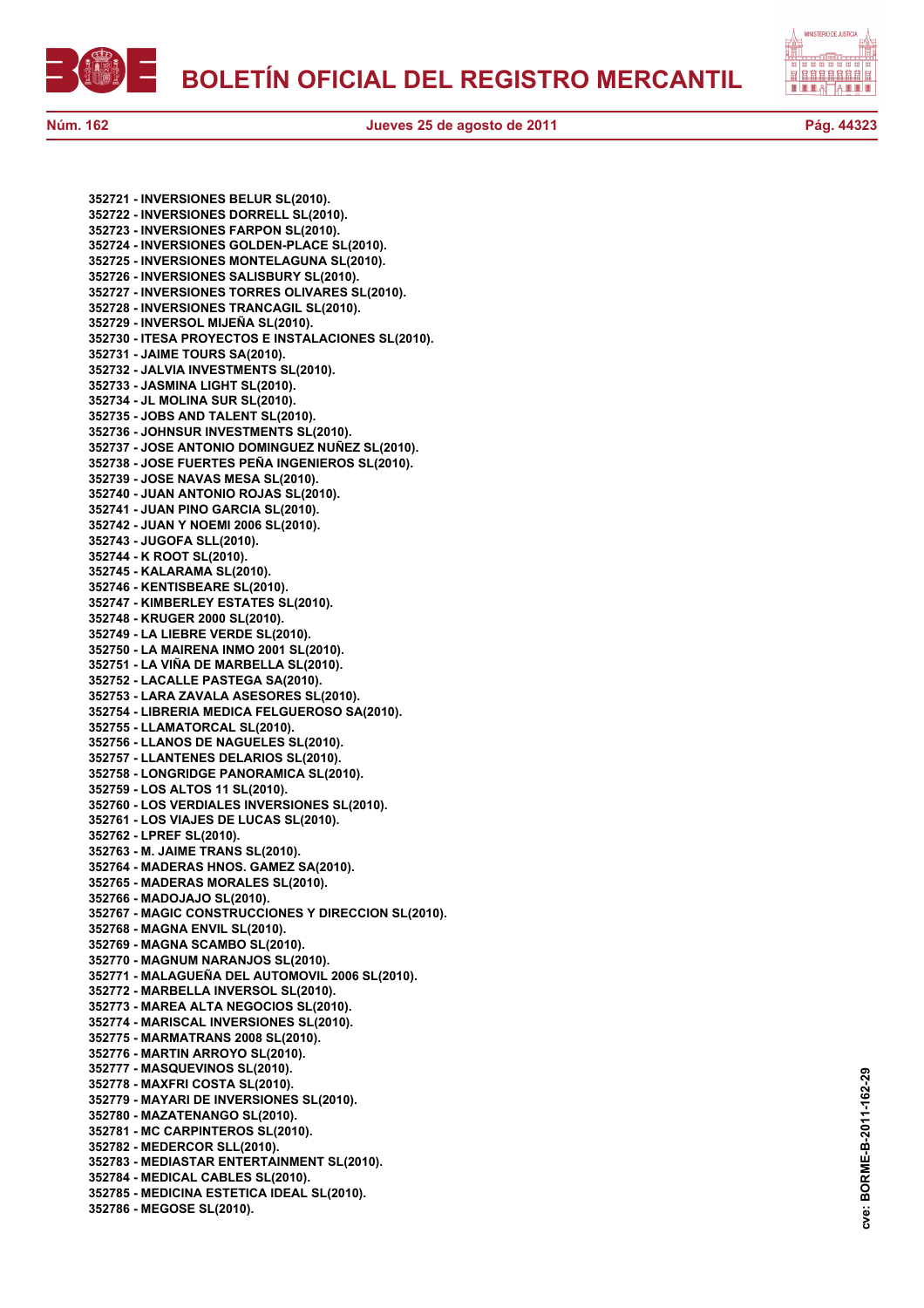



**352787 - MENDEZ VILLALOBOS SL(2010). 352788 - MERINO-TREVOR HERMANOS SL(2010). 352789 - MERNELO SL(2010). 352790 - METHERUSM SL(2010). 352791 - METROUNION SL(2010). 352792 - MEZQUIMAR SL(2010). 352793 - MIB SOLUCIONES INTEGRALES SL(2010). 352794 - MILSON INVESTMENTS SL(2010). 352795 - MINISTRY OF EVENTS SL(2010). 352796 - MOFLAG INVESTMENT SL(2010). 352797 - MONTANUS SPAIN SA(2010). 352798 - MOORE STEPHENS SP SL(2010). 352799 - MOSINA SL(2010). 352800 - MULTISER MALAGA SL(2010). 352801 - MULTISERVICIOS ANRAJOMA SL(2010). 352802 - MUNDO URBANO & PLAYKING SL(2010). 352803 - MUNICINFOR SL(2010). 352804 - MYRAMAR DIVISION HOTELERA SL(2010). 352805 - N-25 ROTULOS SL(2010). 352806 - NA PLAZA 9 SL(2010). 352807 - NEP 13 PADEL SL(2010). 352808 - NERJA BOWLS CLUB SL(2010). 352809 - NERJA BUS SL(2010). 352810 - NERJA CROB PREMISES SA(2010). 352811 - NERJA FINANCIAL CLUB SL(2010). 352812 - NERJA FUTURO SL(2010). 352813 - NERJA PROPERTY SHOP SL(2010). 352814 - NORDWAYS INTERNATIONAL 2006 SL(2010). 352815 - NOTRE BAN SL(2010). 352816 - NOVASOL SISTEMAS ENERGETICOS SL(2010). 352817 - NOVASUR SL(2010). 352818 - NUEVA ANDALUCIA PLAZA QUINCE SL(2010). 352819 - NUEVA ANDALUCIA TRADING SL(2010). 352820 - OASIS-BEACH PROPERTY R.E. SL(2010). 352821 - OBRAS Y MOVIMIENTOS DE TIERRAS GONZALEZ Y RODRIGUEZ SL(2010). 352822 - OCNOS JO SL(2010). 352823 - OLIART TRADING SL(2010). 352824 - ONALZA CONSULTORES SL(2010). 352825 - OPERIS INVEST SL(2010). 352826 - OPTIMIZA CONTABILIDAD SL(2010). 352827 - ORTOPEDIA CLINICA SA(2010). 352828 - OUED CHILLAR SLP(2010). 352829 - OYSTON 2000 SL(2010). 352830 - PACOLU MARBELLA SL(2010). 352831 - PALMERS GREEN COSTA DEL SOL SL(2010). 352832 - PAPANDIAS SL(2010). 352833 - PARTIDO DE LAS CUEVAS SL(2010). 352834 - PASTELERIA PADILLA SL(2010). 352835 - PATATAS PACO ALVAREZ SL(2010). 352836 - PATRIMONIO ANYRA SL(2010). 352837 - PEARL 21 SL(2010). 352838 - PEREZ LE-BARZIC SL(2010). 352839 - PLAYA REAL MANAGEMENT SL(2010). 352840 - PLAZA DE LA CONSTITUCION SA(2010). 352841 - PLENITUD INVERSIONES SL(2010). 352842 - POCOPAULA SL(2010). 352843 - POLAR INT. SL(2010). 352844 - PRIMULA ROBELIN SL(2010). 352845 - PRINCIPAL REX SL(2010). 352846 - PROCLIENTES SL(2010). 352847 - PROFINERMA SL(2010). 352848 - PROLENIO SL(2010). 352849 - PROMOCIONES FERNANDEZ SAENZ DE TEJADA SA(2010). 352850 - PROMOCIONES ZALIA SL(2010). 352851 - PROPIEDADES FAMILIARES REUNIDAS SL(2010). 352852 - PROPIEDADES SAUDAN SL(2010).**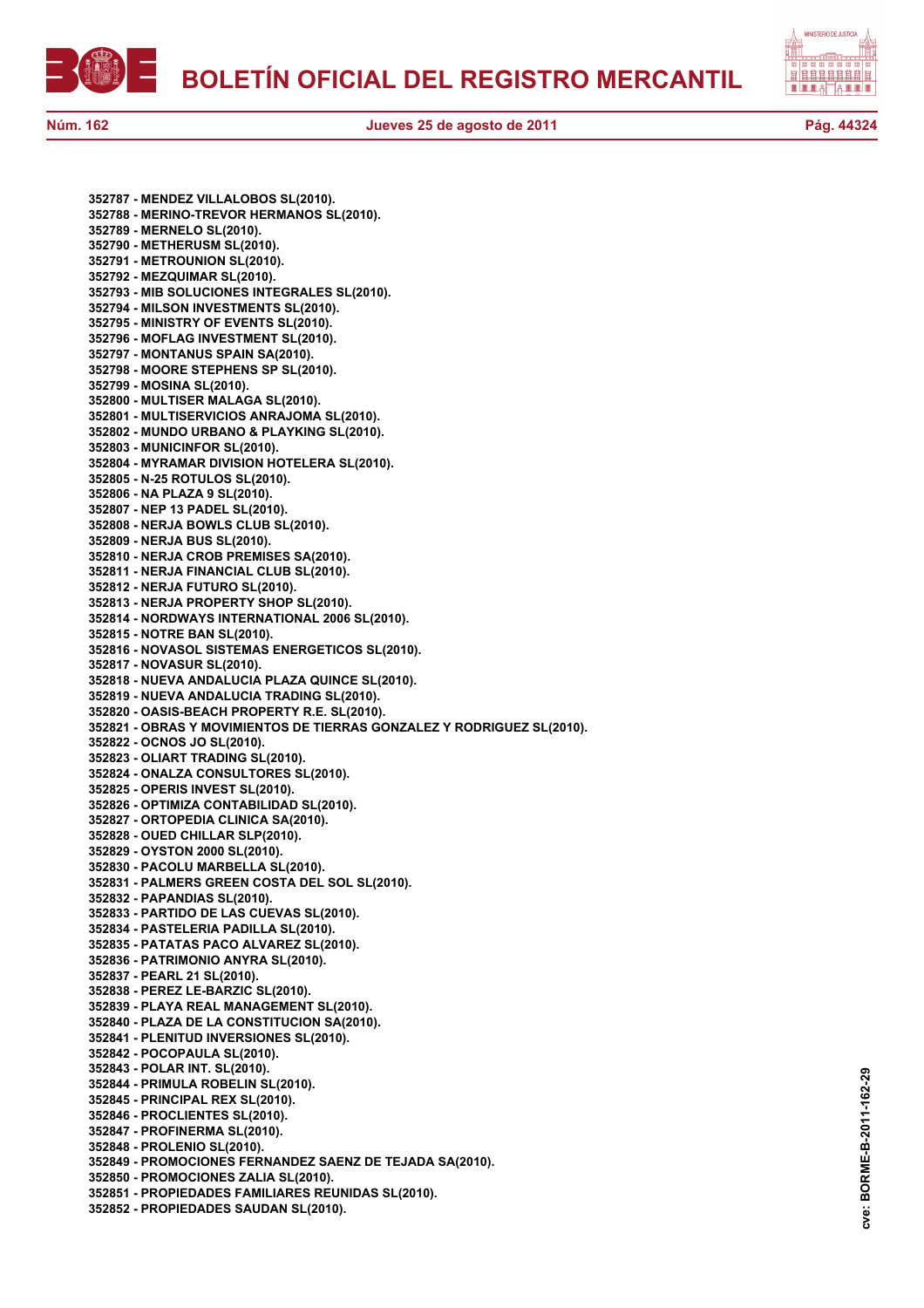



**352853 - PUERTO INMOBILIARIA SA(2010). 352854 - QUARTER ITES SL(2010). 352855 - R.S.B. INMO SPANIEN SL(2010). 352856 - RACKMARKT SL(2010). 352857 - REAL STATE DREAMS SL(2010). 352858 - RECREATIVOS SACROMONTE SL(2010). 352859 - RED DE SERVICIOS ASISTENCIALES SL(2010). 352860 - REMBEN 97 SL(2010). 352861 - RENATERI SL(2010). 352862 - RENURE INVESTMENT PROPERTIES SL(2010). 352863 - RESERVAS DE NERJA SL(2010). 352864 - RESTAURANTE BENALCLUB SL(2010). 352865 - RESTAURANTE SACROMONTE SL(2010). 352866 - RICUR SA(2010). 352867 - RIPROSUR SL(2010). 352868 - RIVERA GIL SL(2010). 352869 - ROCIGLO SL(2010). 352870 - ROCIO BUSSINES SL(2010). 352871 - ROFAR INSTALACIONES Y SUMINISTROS SL(2010). 352872 - ROPA BLANCA LAVANDERIA SL(2010). 352873 - RSB INMO INVESTMENT SL(2010). 352874 - RSZ IMMOBILIENBETEILIGUNGSGESELLSCHAFT SL(2010). 352875 - RUIZCID SL(2010). 352876 - RUTAS DEL FARDES SL(2010). 352877 - SAFARI COSTA SL(2010). 352878 - SAFEI RURAL MALAGA SA(2010). 352879 - SAGENTRA SL(2010). 352880 - SALVADOR BENITEZ SL(2010). 352881 - SALVADOR MORILLO RUIZ SLL(2010). 352882 - SAN EULOGIO SL(2010). 352883 - SANT ALEGRIA SL(2010). 352884 - SANTA TEODORA SL(2010). 352885 - SARBO COSTA DEL SOL SL(2010). 352886 - SEMILLERO SAN ISIDRO SL(2010). 352887 - SERVICIO DE LIMPIEZA NIETO BRAVO SL(2010). 352888 - SERVICIOS ADMINISTRATIVOS COSTAMAR SL(2010). 352889 - SERVICIOS INMOBILIARIOS CAMACHO SL(2010). 352890 - SERVICIOS TURISTICOS SIERRA ALMIJARA SL(2010). 352891 - SERVICIOS TURISTICOS Y ESTETICOS SL(2010). 352892 - SILES Y CARRILLO SL(2010). 352893 - SILEX PATRIMONIO HISTORICO-ARTISTICO Y ARQUEOLOGICO SLL(2010). 352894 - SILVERWINGS ALOHA SL(2010). 352895 - SIMKA PROPERTIES SL(2010). 352896 - SISTEMAS DE ADMINISTRACION GESTIONES Y SEGUROS SL(2010). 352897 - SLEMISH SL(2010). 352898 - SOCIEDAD ESPAÑOLA LATINO AMERICANA DE COMERCIO EXTERIOR SL(2010). 352899 - SOLINCO 2000 SL(2010). 352900 - SOMARVI HISPANIA SL(2010). 352901 - SONERCO 2010 SL(2010). 352902 - STROMWALL 2001 SL(2010). 352903 - SUGAYFOR SLL(2010). 352904 - SUMINISTROS HERMANOS RIVAS SL(2010). 352905 - SUMMER ESTATE SL(2010). 352906 - SUN AND LIME 2001 SL(2010). 352907 - SUN AT HOME 2007 SL(2010). 352908 - SUR HOMES SL(2010). 352909 - T. CANOBAG SL(2010). 352910 - TAKEAWAY SA(2010). 352911 - TALLERES GOMAN SL(2010). 352912 - TANNATA MAGNA SL(2010). 352913 - TARAJAL INVERSIONES SL(2010). 352914 - TECK EURO PROCESSORS ESPAÑOLA SL(2010). 352915 - TELEMATIC CHANNELS SL(2010). 352916 - TELEVISION POPULAR DE MALAGA SL(2010). 352917 - TERREGLES PROPERTIES SL(2010). 352918 - TONGATAPU SL(2010).**